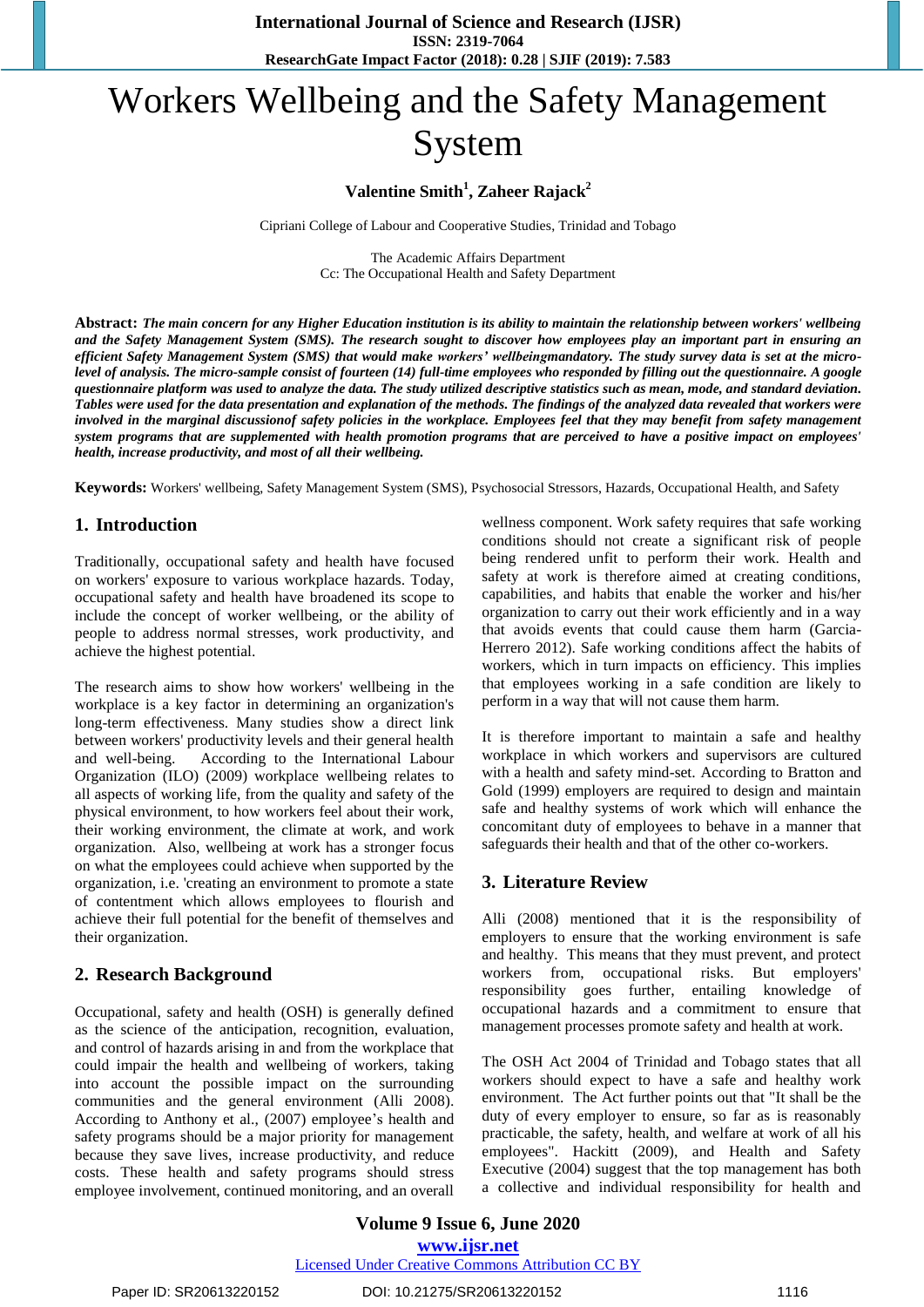### **International Journal of Science and Research (IJSR) ISSN: 2319-7064 ResearchGate Impact Factor (2018): 0.28 | SJIF (2019): 7.583**

safety as well as to provide leadership in this sphere. Also, Hackitt (2009) also indicated that ensuring a company's approach to health and safety remains grounded in what is practical and useful is fundamental to good leadership.

Since occupational hazards arise at the workplace, it is the responsibility of employers to ensure that the working environment is safe and healthy. This means that they must prevent, and protect workers from, occupational risks. But employers' responsibility goes further, entailing knowledge of occupational hazards and a commitment to ensure that management processes promote safety and health at work.

Training is one of the most important tasks to be carried out by employers. Workers need to know not only how to do their jobs, but also how to protect their lives and health and those of their co-workers while working. Within enterprises, managers and supervisors are responsible for ensuring that workers are adequately trained for the work that they are expected to undertake. Such training should include information on the safety and health aspects of the work, and on ways to prevent or minimize exposure to hazards.

**Safety Management System (SMS):** provides a systematic way to continuously identify and monitor hazards and control risks while maintaining assurance that these risks controls are effective. Safety Management System is a business approach to safety. According to the Transport Canada publication (TP 13739 2008), Safety Management System is woven into the fabric of the organization, it becomes part of the culture, the way people do their jobs. The components of the Safety Management System (SMS) are as follow:

#### **Components of a Safety Management System for Cipriani College of Labour and Cooperative Studies**



 **Management Commitment:** Provides the motivating force and the resources for organizing and controlling activities within the organization.Employees' involvement provides the means through which workers develop and or express their commitment to safety and health protection for themselves and their fellow workers.

- **Workplace Analysis:** is the process by which the director identifies and responds to problems and opportunities through the study of employees and the organization to determine an appropriate solvent system.
- **Hazard Prevention and Control:** Effective controls protect workers from workplace hazards, help avoid injuries and incidents; minimize or eliminate safety and health risks, helpsthe director provide employees with safe and healthy workplace conditions.
- **Safety and Health Training:** Safety training describes the set of activities aimed at providing workers with the knowledge and skills to perform their duties safely and effectively. This type of training seeks to inform workers of the hazards and risks associated with various work activities and instruct them on how to identify, report, and address workplace incidents.

## **Example of Poor Workplace Preventive Strategies**

Occupationaland industrial accidents are all caused by preventable factors that could be eliminated by implementing already known and available measures and methods. The application of preventive strategies can offer significant human and economic benefits. A good example of poor preventive strategies in Trinidad and Tobago is highlighted in a Trinidad and Tobago Guardian article (16/9/20I6) "102 Fatal Accidents at Work." For the period 2006-2015, 102 fatal accidents occurred at work-places in Trinidad and Tobago. The construction industry was cited as having the highest numbers of fatalities as it recorded 33 fatal accidents for the period. The sector with the highest number of non-fatal accidents was the manufacturing sector with the lowest figure at 289 in 2014 and the highest 555 in 2008. This explained that these accidents and incidents are to a large measure due to the failure and deficiency in the policy and management of occupational health and safety in several business organizations in the country.

|        |  | Data from the Manufacturing and Construction      |  |  |  |  |
|--------|--|---------------------------------------------------|--|--|--|--|
|        |  | Industries were extracted from appendix 4 of the  |  |  |  |  |
|        |  | Industrial Court of Trinidad and Tobago 2015-2016 |  |  |  |  |
| report |  |                                                   |  |  |  |  |



### **Volume 9 Issue 6, June 2020 www.ijsr.net** Licensed Under Creative Commons Attribution CC BY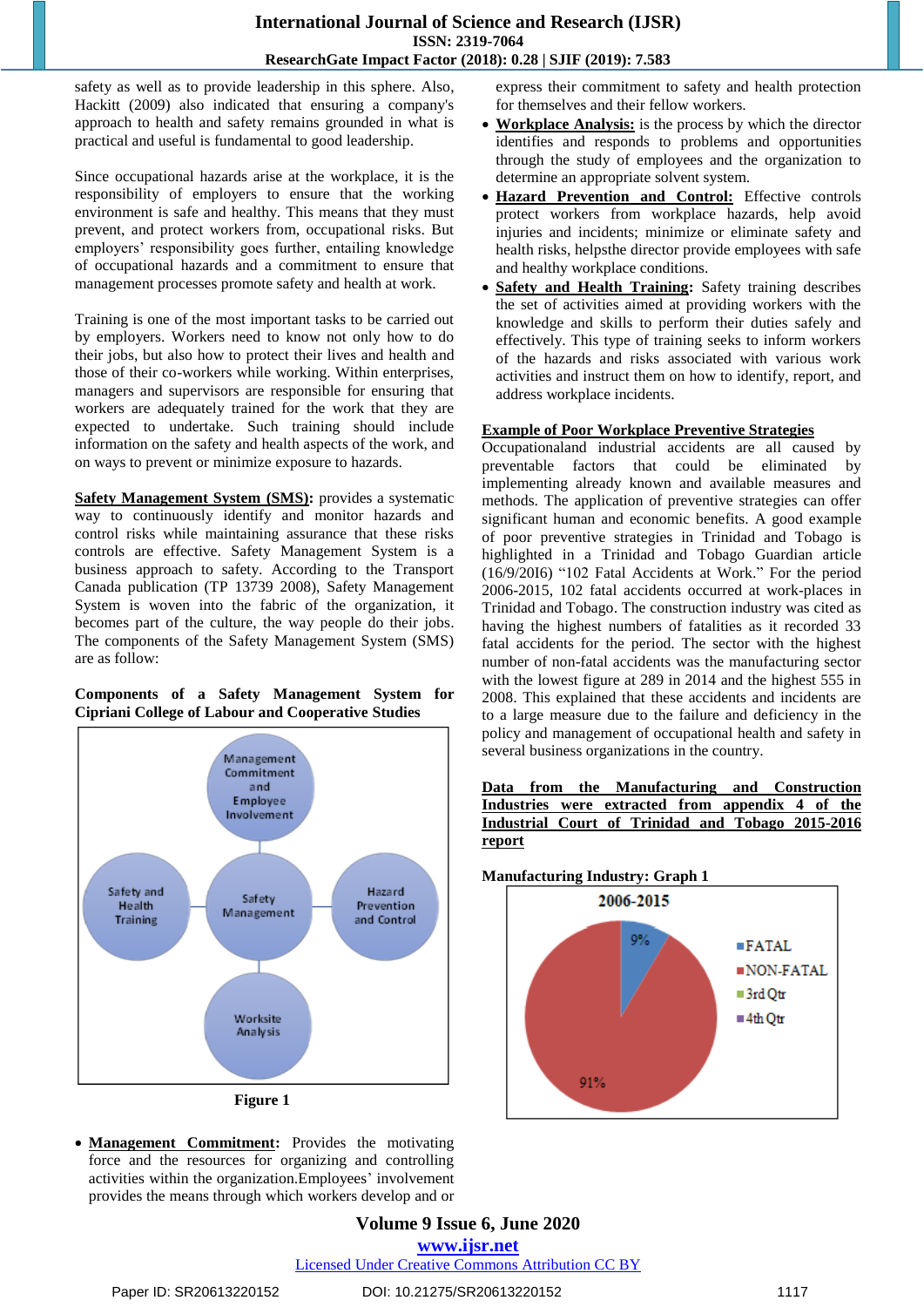

According to Cox & Griffith (2002), psychosocial hazards might be those aspects of the design and management of work, and its social and organizational contexts that have the potential for causing psychological or physical harm. Psychosocial risks go hand in hand with the experience of work-related stress. Work-related stress is the response people may have when presented with work demands and pressures that are not matched to their knowledge and abilities and which challenge their ability to cope (WHO, 2003).

#### **QuantitativeMethodology**

The methodology involves the description of the methods applied in carrying out the study. The focus of this paper was on workers' wellbeing in the workplace. The sample size used in this research study was initially intended to be 57 however due to fewer responses received from our questionnaires sent out we are reducing the sample size to 14 and with this micro-sample, all calculations were conducted with a 95 % level of confidence.

**Table 1 (A)**

| Overall well-being   | Population | $%$ of     |  |  |
|----------------------|------------|------------|--|--|
| levels of population | Size       | Population |  |  |
| Very Poor            |            | 7.1        |  |  |
| Poor                 |            |            |  |  |
| Neutral              |            | 64.3       |  |  |
| Good                 |            | 21.4       |  |  |
| Very Good            |            | 7.1        |  |  |
| Total                |            |            |  |  |

From Table 1. An above we can see that at 64.3% most of the population rate their overall well-being as neutral followed by 21.4% rating it as good. 7.1% of the population rates their overall well-being at very poor and the same percentage applies to very good while none of the population rates it poor.

|  |  | Table 1 (B): Overall Well-being Levels of Population |
|--|--|------------------------------------------------------|
|  |  |                                                      |

| Mean                      | 3.214   |
|---------------------------|---------|
| <b>Standard Error</b>     | 0.238   |
| Median                    |         |
| Mode                      |         |
| <b>Standard Deviation</b> | 0.892   |
| Range                     | $1 - 5$ |
| Minimum                   |         |
| Maximum                   |         |
|                           |         |

Where:  $1 =$  Very Poor

 $2 =$ Poor

 $3$  = Neutral

- $4 = Good$
- $5 = \text{Very Good}$

From Table 1.B above the most frequently occurring wellbeing level as captured by the population mode was 3 representing neutral and our middle value (when ordered from lowest to highest) resulted in a median of 3 as well and hence neutral. The average value was calculated to be 3.214 with a standard deviation away from the mean was 0.892.

| Table $2(A)$         |                |            |  |  |  |
|----------------------|----------------|------------|--|--|--|
| <b>Stress Levels</b> | Population     | $%$ of     |  |  |  |
| of Population        | <b>Size</b>    | Population |  |  |  |
| Very Low             |                |            |  |  |  |
| Low                  |                | 14.3       |  |  |  |
| Average              |                | 57.1       |  |  |  |
| High                 |                | 14.3       |  |  |  |
| Very High            |                | 14.3       |  |  |  |
| Total                | $\overline{4}$ |            |  |  |  |

From Table 2.A above we can see that most of the population at a percentage of 57.1 rated their stress level as average followed by low, high, and very high each constituting 14.3% of the population while none selected very low.

| <b>Table <math>\boldsymbol{z}</math></b> ( <b>D</b> ). But as Levels of Topmanon |       |
|----------------------------------------------------------------------------------|-------|
| Mean                                                                             | 3.285 |
| <b>Standard Error</b>                                                            | 0.244 |
| Median                                                                           |       |
| Mode                                                                             | 3     |
| <b>Standard Deviation</b>                                                        | 0.913 |
| Range                                                                            | 1 - 5 |
| Minimum                                                                          | 2     |
| Maximum                                                                          |       |
|                                                                                  | 14    |
|                                                                                  |       |

Where:  $1 = \text{Very Low}$ 

 $2 = Low$ 

```
3 = Average
```

```
4 = High
```
 $5 =$  Very High

From Table 2.B above the most frequently occurring option selected by the population was 3 which represents average as denoted by the mode and our middle value (when ordered from lowest to highest) resulted in a median of 3 as well and hence average stress levels. The minimum value selected by the population being 2 representing low-stress levels indicates that no one selected a stress level of very low. The mean was calculated to be 3.285 with a standard deviation away from the mean of 0.913.

| Table $3(A)$                                                                                   |                    |                      |
|------------------------------------------------------------------------------------------------|--------------------|----------------------|
| Does the population feel the director<br>currently aids in stress management<br>at the college | Population<br>Size | $%$ of<br>Population |
| Yes                                                                                            |                    | 42.9                 |
| No                                                                                             |                    | 57.1                 |
| Total                                                                                          |                    |                      |

From Table 3.A above we can see that most of the population selected no when asked whether they feel the director currently aids in stress management at the college as 57.1% selected no and 42.9% selected yes.

## **Volume 9 Issue 6, June 2020**

**www.ijsr.net**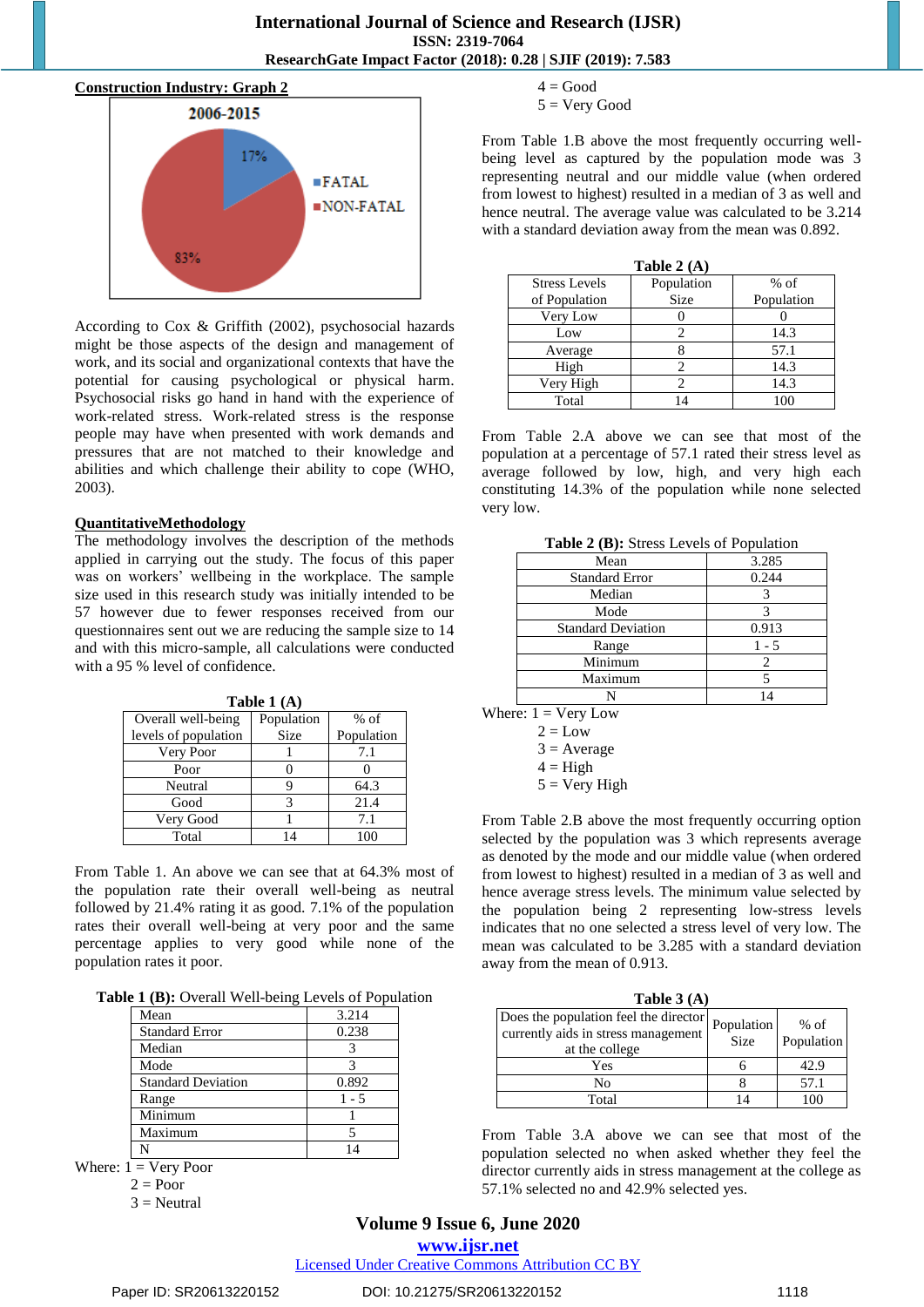#### **International Journal of Science and Research (IJSR) ISSN: 2319-7064 ResearchGate Impact Factor (2018): 0.28 | SJIF (2019): 7.583**

**Table 3 (B):** Does the population feel like the director currently aids in stress management at the college

| $\frac{1}{2}$ which in our case mainly convent in |         |
|---------------------------------------------------|---------|
| Mean                                              | 1.571   |
| <b>Standard Error</b>                             | 0.137   |
| Median                                            | 2.      |
| Mode                                              | 2       |
| <b>Standard Deviation</b>                         | 0.513   |
| Range                                             | $1 - 2$ |
| Minimum                                           |         |
| Maximum                                           | 2       |
| N                                                 |         |
|                                                   |         |

Where:  $Yes = 1$  $No = 2$ 

From Table 3.B above we can see that the most frequently occurring option selected as indicated by the mode is 2 which represents no and our middle value (when ordered from lowest to highest) resulted in a median of 2 and hence no as well. The mean value was calculated to be 1.571 with a standard deviation away from the mean of 0.513.

| Table 4 $(A)$ |  |  |
|---------------|--|--|
|               |  |  |

| $1001C + 111$                |             |            |  |  |  |
|------------------------------|-------------|------------|--|--|--|
| Interest in having access to | Population  | $%$ of     |  |  |  |
| more mental health resources | <b>Size</b> | Population |  |  |  |
| Yes                          | 10          | 71.4       |  |  |  |
| No                           |             | 28.6       |  |  |  |
| Total                        | 14          | 1 በበ       |  |  |  |

From Table 4.A above we can see that most of the population at 71.4% responded with yes to being interested in having access to more health resources while 28.6% responded with no.

**Table 4 (B):** Population interest in having access to more mental health resources

| Mean                      | 1.285   |
|---------------------------|---------|
| <b>Standard Error</b>     | 0.125   |
| Median                    |         |
| Mode                      |         |
| <b>Standard Deviation</b> | 0.468   |
| Range                     | $1 - 2$ |
| Minimum                   |         |
| Maximum                   |         |
| Count                     |         |

Where:  $Yes = 1$  $No = 2$ 

From Table 4.B we can see above that the most frequently occurring option selected was 1 representing yes as shown with the mode and our middle value (when ordered from lowest to highest) resulted in a median of 1 and hence yes as well to have an interest in getting access to more mental health resources. The mean was calculated to be 1.285 with a standard deviation away from the mean of 0.468.

| Does the population have access to help at Population |             | $%$ of     |
|-------------------------------------------------------|-------------|------------|
| work for mental or physical health                    | <b>Size</b> | Population |
| Yes                                                   |             | 21.4       |
| No                                                    |             | 78.6       |
| Total                                                 |             | 100        |

From Table 5. We can see that most of the population selected no when asked if they felt like they could talk to someone or ask for help with mental or physical health issues at work with a percentage of 78.6 while 21.4% selected yes.

| <b>Table 5 (B):</b> Does the population feel like they can talk to |
|--------------------------------------------------------------------|
| someone or ask for help with mental or physical health             |
| issues at work                                                     |

| 1990-99 UC WOLK           |         |
|---------------------------|---------|
| Mean                      | 1.785   |
| <b>Standard Error</b>     | 0.113   |
| Median                    | 2       |
| Mode                      | 2       |
| <b>Standard Deviation</b> | 0.425   |
| Range                     | $1 - 2$ |
| Minimum                   |         |
| Maximum                   | 2       |
|                           |         |

Where:  $1 = Yes$ 

 $2 = No$ 

From Table 5.B above we can see that the most frequently occurring option selected by the population was 2 representing no as shown by the mode and our middle value (when ordered from lowest to highest) resulted in a median of 2 and hence no when asked whether they felt like they can talk to someone or ask for help with mental or physical health issues at work. The mean was calculated to be 1.785 with a standard deviation away from the mean of 0.425.

| Table $6(A)$               |             |            |
|----------------------------|-------------|------------|
| Interpersonal relationship | Population  | $%$ of     |
| of Population at work      | <b>Size</b> | Population |
| Work acquaintances         |             | 64.3       |
| Work friends               |             |            |
| A mix of both              |             | 35.7       |
| Total                      |             |            |

From Table 6. An above we can see that most of the population selected the option work acquaintances at a percent of 64.3 when asked how they would describe their interpersonal relationships with their co-workers followed by 35.7% selecting a mix of both work acquaintances and work friends however none selected the option of work friends.

| Table 6 (B): How the population would describe their |
|------------------------------------------------------|
| interpersonal relationships with their co-workers    |

| meerpersonal renaismonips when along your charge |       |  |
|--------------------------------------------------|-------|--|
| Mean                                             | 1.714 |  |
| <b>Standard Error</b>                            | 0.265 |  |
| Median                                           |       |  |
| Mode                                             |       |  |
| <b>Standard Deviation</b>                        | 0.994 |  |
| Range                                            | 1 -3  |  |
| Minimum                                          |       |  |
| Maximum                                          |       |  |
|                                                  |       |  |

Where:  $1 =$  Work acquaintances

 $2 = Work$  friends

 $3 = A$  mix of both

From Table 6.B above we can see that the most frequently occurring option selected by the population was 1 representing work acquaintances when asked how they would describe their interpersonal relationships with their co-workers and our middle value (when ordered from lowest

## **Volume 9 Issue 6, June 2020 www.ijsr.net**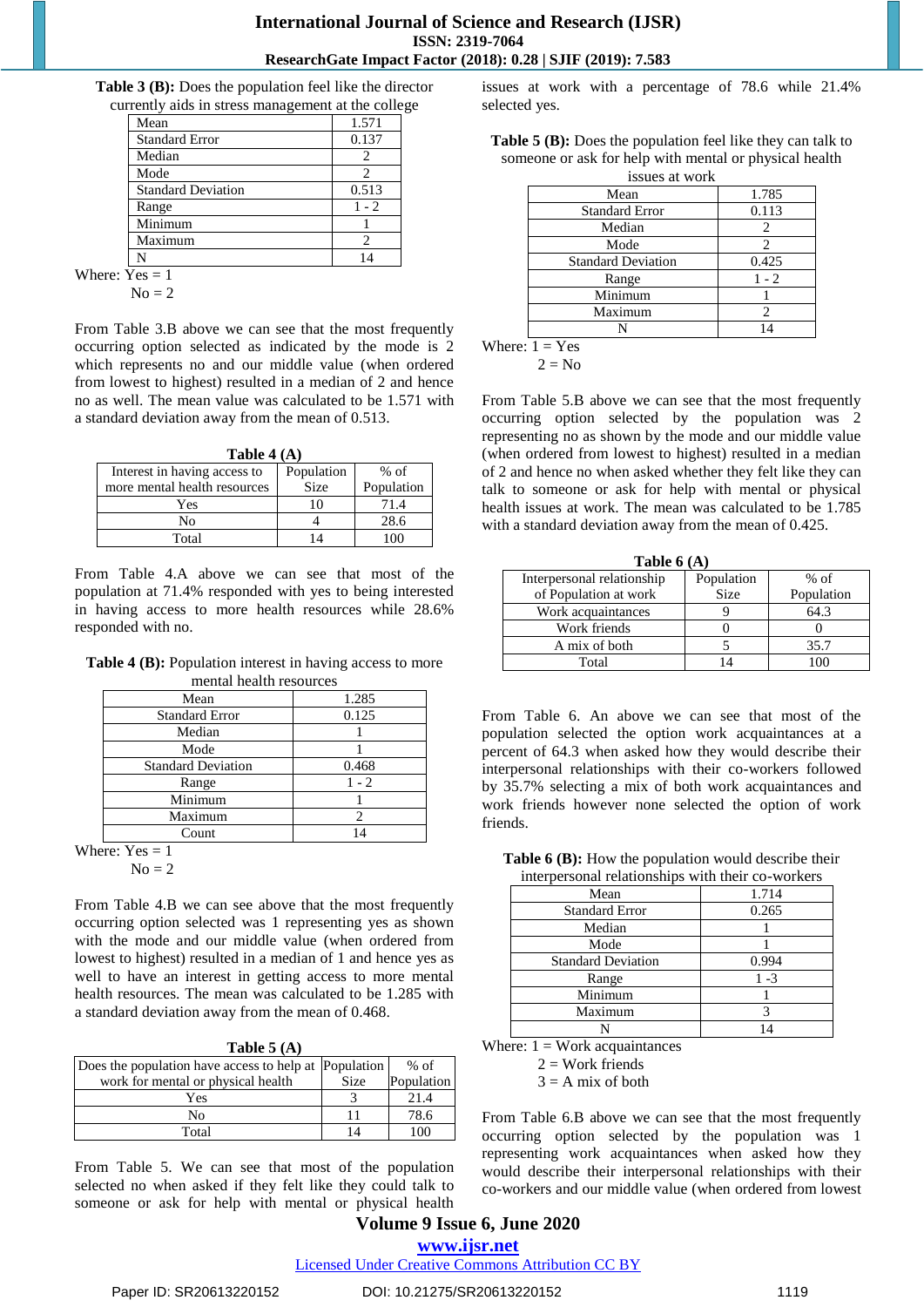to highest) resulted in a median of 1 as well and hence also work acquaintances. The mean value was calculated to be 1.714 and a standard deviation away from the mean of 0.994.

| Table $7(A)$                 |             |            |
|------------------------------|-------------|------------|
| How the Population describes | Population  | $%$ of     |
| their work-life balance      | <b>Size</b> | Population |
| Struggling to juggle both    |             | 29.6       |
| Work-life flexible           |             | 57.1       |
| Work-life harmony            |             | 14.3       |
| Total                        |             | 100        |

From Table 7. We can see that most of the population selected work-life flexible at 57.1% followed by struggling to juggle both at 29.6% and then work-life harmony at 14.3% when asked how they would describe their work-life balance.

**Table 7 (B):** How the population would describe their worklife balance

| me baiance                |         |
|---------------------------|---------|
| Mean                      | 1.857   |
| <b>Standard Error</b>     | 0.177   |
| Median                    |         |
| Mode                      | 2       |
| <b>Standard Deviation</b> | 0.662   |
| Range                     | $1 - 3$ |
| Minimum                   |         |
| Maximum                   |         |
|                           |         |

Where:  $\overline{1} =$  Struggling to juggle both

 $2 = Work-life flexible$ 

 $3 = Work-life$  harmony

From Table 7.B above we can see that the most frequently occurring option selected by the population was 2 representing work-life flexible and our middle value (when ordered from lowest to highest) resulted in a median of 2 and hence also work-life flexible when asked how they would describe their work-life balance. The mean was calculated to be 1.857 with a standard deviation of 0.662 away from the mean.

**Table 8 (A)**

| Population working hours | Population  | $%$ of     |
|--------------------------|-------------|------------|
| outside the office       | <b>Size</b> | Population |
| Less than 3 hours        |             | 28.6       |
| Between 3 and 5 hours    |             | 50         |
| Greater than 5 hours     |             | 21.4       |
| Total                    |             |            |

Table 8. An above we can see that most of the population selected less than between 3 and 5 hours at 50% followed by less than 3 hours at 28.6 % and then greater than 5 hours at 21.4% when asked how many hours outside the office they devote to their work assignments.

**Table 8 (B):** How many hours outside the office does the

| population devote to their work assignments |       |
|---------------------------------------------|-------|
| Mean                                        | 1.928 |
| <b>Standard Error</b>                       | 0.195 |
| Median                                      |       |
| Mode                                        |       |
| <b>Standard Deviation</b>                   | 0.730 |

| Range   |  |
|---------|--|
| Minimum |  |
| Maximum |  |
|         |  |
| - -     |  |

Where:  $1 =$  Less than 3 hours  $2 =$  Between 3 and 5 hours

 $3 =$  Greater than 5 hours

From Table 8.B above we can see that the most frequently occurring option selected by the population as indicated by the mode was 2 representing between 3 and 5 hours and our middle value (when ordered from lowest to highest) resulted in a median of 2 as well and hence between 3 and 5 hours when asked how many hours they devote to their work assignments. The mean value was calculated to be 1.928 with a standard deviation away from the mean of 0.73.

| Table $9(A)$                                      |             |            |
|---------------------------------------------------|-------------|------------|
| How the population thinks the director Population |             | $%$ of     |
| could help improve work life balance              | <b>Size</b> | Population |
| More flexible working hours                       |             | 50         |
| Overtime perks                                    |             | 35.7       |
| <b>Extended</b> vacation                          |             | 7.1        |
| Other                                             |             | 7.1        |
| Total                                             |             |            |

From Table 9. An above we can see that most of the population selected more flexible working hours at 50% followed by overtime perks at 35.7% followed by an extended vacation at 7.1% and other at 7.1% when asked what the population thinks the director could do to help their work-life balance.

**Table 9 (B):** How the population thinks the director could help improve their work-life balance

| Mean                      | 1.714 |
|---------------------------|-------|
| <b>Standard Error</b>     | 0.244 |
| Median                    | 1.5   |
| Mode                      |       |
| <b>Standard Deviation</b> | 0.913 |
| Range                     |       |
| Minimum                   |       |
| Maximum                   |       |
|                           |       |

Where:  $1 =$  More flexible working hours

 $2 =$  Overtime perks

 $3 =$  Extended vacation

 $4 =$  Other

From Table 9.B above we can see that the most frequently occurring option selected by the population as indicated by the mode was 1 representing more flexible working hours and our middle value (when ordered from lowest to highest) resulted in a median of 1.5 when asked what the population thinks the director could do to help improve their work-life balance. The mean value was calculated to be 1.714 with a standard deviation away from the mean of 0.913.

| Table 10 $(A)$           |            |            |  |
|--------------------------|------------|------------|--|
| How the Population rates | Population | $%$ of     |  |
| their physical health    | Size       | Population |  |
| <b>Extremely Unfit</b>   |            | 7.1        |  |
| Unfit                    |            | 14.3       |  |
| Moderate                 |            | 57.1       |  |

# **Volume 9 Issue 6, June 2020**

**www.ijsr.net**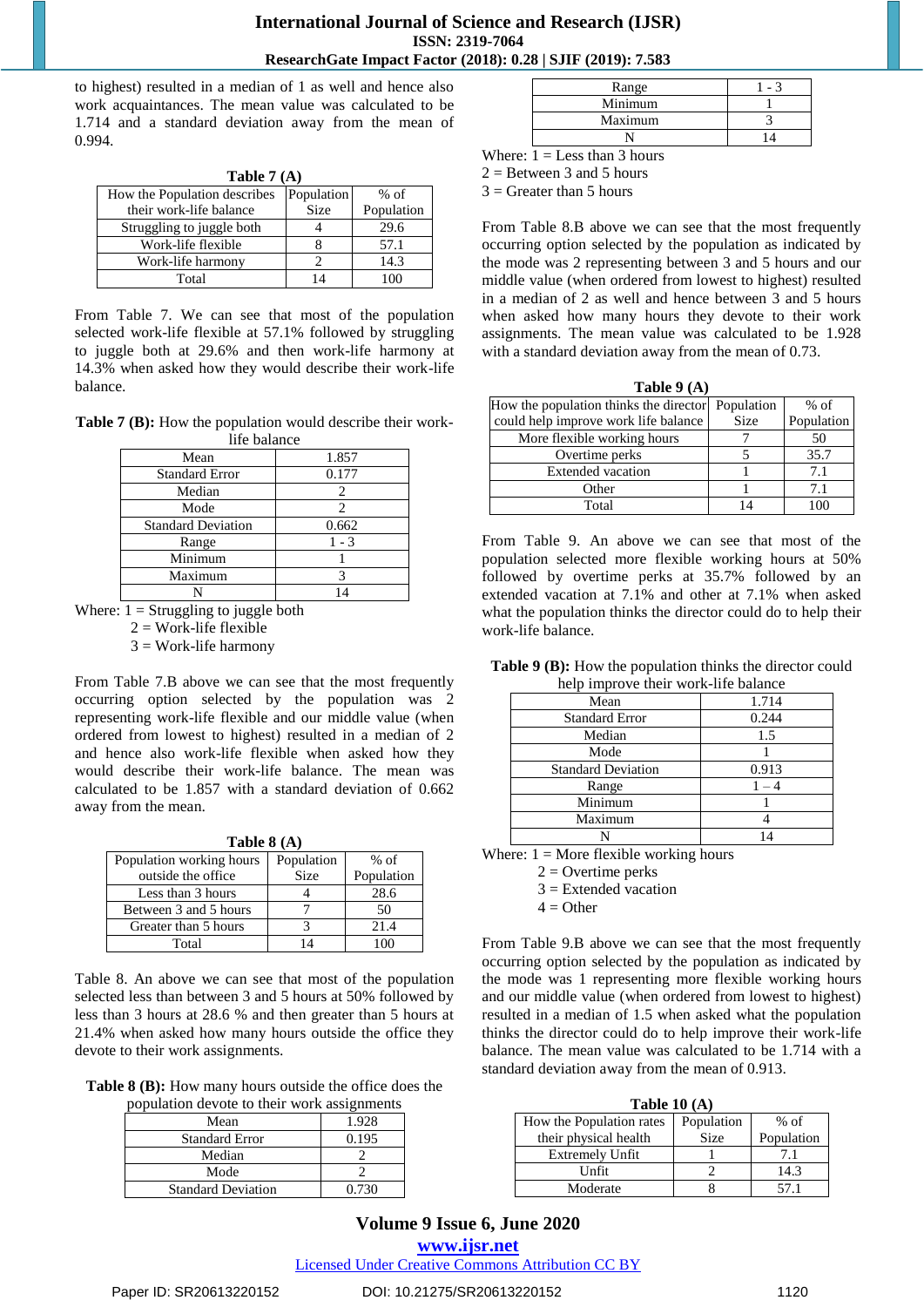#### **International Journal of Science and Research (IJSR) ISSN: 2319-7064 ResearchGate Impact Factor (2018): 0.28 | SJIF (2019): 7.583**

| Generally, Fit |  |
|----------------|--|
| Physically Fit |  |
| $\rm Total$    |  |

From Table 10. An above we can see that most of the population selected the option moderate at 57.1% followed by generally fit at 21.4% followed by unfit at 14.3% followed by extremely unfit at 7.1% and then none at physically fit when asked how they would rate their physical health.

**Table 10 (B):** How the population rates their physical health

| Mean                      | 2.928 |
|---------------------------|-------|
| <b>Standard Error</b>     | 0.221 |
| Median                    |       |
| Mode                      |       |
| <b>Standard Deviation</b> | 0.828 |
| Range                     | 1 - 5 |
| Minimum                   |       |
| Maximum                   |       |
|                           |       |

Where:  $1 =$  Extremely Unfit

- $2 =$  Unfit
- $3 =$ Moderate
- $4 =$  Generally Fit
- $5$  = Physically Fit

From Table 10.B above we can see that the most frequently occurring option selected was 3 representing moderate and our middle value (when ordered from lowest to highest) resulted in a median of 3 and hence moderate as well when asked how they would rate their physical health. The mean value was calculated to be 2.928 with a standard deviation away from the mean of 0.828. The maximum value being 4 representing generally fit indicates that none of the population was physically fit.

**Table 11 (A)**

| How the population thinks the college Population |             | $%$ of     |
|--------------------------------------------------|-------------|------------|
| can help improve physical health                 | <b>Size</b> | Population |
| Convenient fitness classes at work               |             | 50         |
| Healthier eating habits at work                  |             | 35.7       |
| Other                                            |             | 14.2       |
| Total                                            |             |            |

From Table 11. An above we can see that most of the population selected the option, convenient fitness classes, at work at 50% followed by healthier eating habits at 35.7% and then other at 14.2% when asked how they think the college can help improve physical health.

**Table 11(B):** How the population thinks the college could help improve their physical health

| Mean                      | 1.642   |
|---------------------------|---------|
| <b>Standard Error</b>     | 0.199   |
| Median                    | 1.5     |
| Mode                      |         |
| <b>Standard Deviation</b> | 0.744   |
| Range                     | $1 - 3$ |
| Minimum                   |         |
| Maximum                   |         |
|                           |         |

Where:  $1 =$  Convenient fitness classes at work

 $2 =$  Healthier eating habits at work

 $3 =$  Other

From Table 11.B above we can see that the most frequently occurring option selected by the population as indicated by the mode was 1 representing convenient fitness classes at work and our middle value (when ordered from lowest to highest) resulted in a median of 1.5 when asked how they think the college could help improve their physical health.

| Table 12 $(A)$          |             |            |  |
|-------------------------|-------------|------------|--|
| The population level of | Population  | $%$ of     |  |
| interest in their work  | <b>Size</b> | Population |  |
| Very Low                |             |            |  |
| Low                     |             |            |  |
| Fair                    |             | 42.9       |  |
| High                    |             | 28.6       |  |
| Very High               |             | 28.6       |  |
| Total                   |             | 100        |  |

From Table 12. An above we can see that most of the population selected the option fair at 42.9% followed by high and very high at 28.6% while none selected low and very low when asked what their level of interest in their work was.

| Table 12 (B): How the population would rate the interest |
|----------------------------------------------------------|
| level of their work                                      |

| IV VU OI UIVII WOIK       |         |  |
|---------------------------|---------|--|
| Mean                      | 3.857   |  |
| <b>Standard Error</b>     | 0.231   |  |
| Median                    |         |  |
| Mode                      | 3       |  |
| <b>Standard Deviation</b> | 0.864   |  |
| Range                     | $1 - 5$ |  |
| Minimum                   | 3       |  |
| Maximum                   |         |  |
|                           |         |  |

Where:  $1 = \text{Very Low}$ 

|  | ٧ |
|--|---|
|  |   |

| Hi¤h |  |
|------|--|

 $5 = \text{Very High}$ 

From Table 12.B above we can see that the most frequently occurring option selected as indicated by the mode was 3 representing fair and our middle value (when ordered from lowest to highest) resulted in a median of 4 representing high when asked what the interest level of their work was. The mean value was calculated to be 3.857 with a standard deviation away from the mean of 0.864. The minimum value is 3 representing fair indicates that none of the population rated their level of interest in their work as very low or low.

| Table 13 $(A)$            |            |            |  |  |
|---------------------------|------------|------------|--|--|
| Is the Population exposed | Population | $%$ of     |  |  |
| to hazards at work        | Size       | Population |  |  |
| Yes                       |            | 50         |  |  |
| No                        |            | 50         |  |  |
| Total                     |            |            |  |  |

From Table 13. An above we can see that 50% of the population selected yes and 50% of the population selected no when asked whether they think they are exposed to hazards at work.

# **Volume 9 Issue 6, June 2020**

**www.ijsr.net**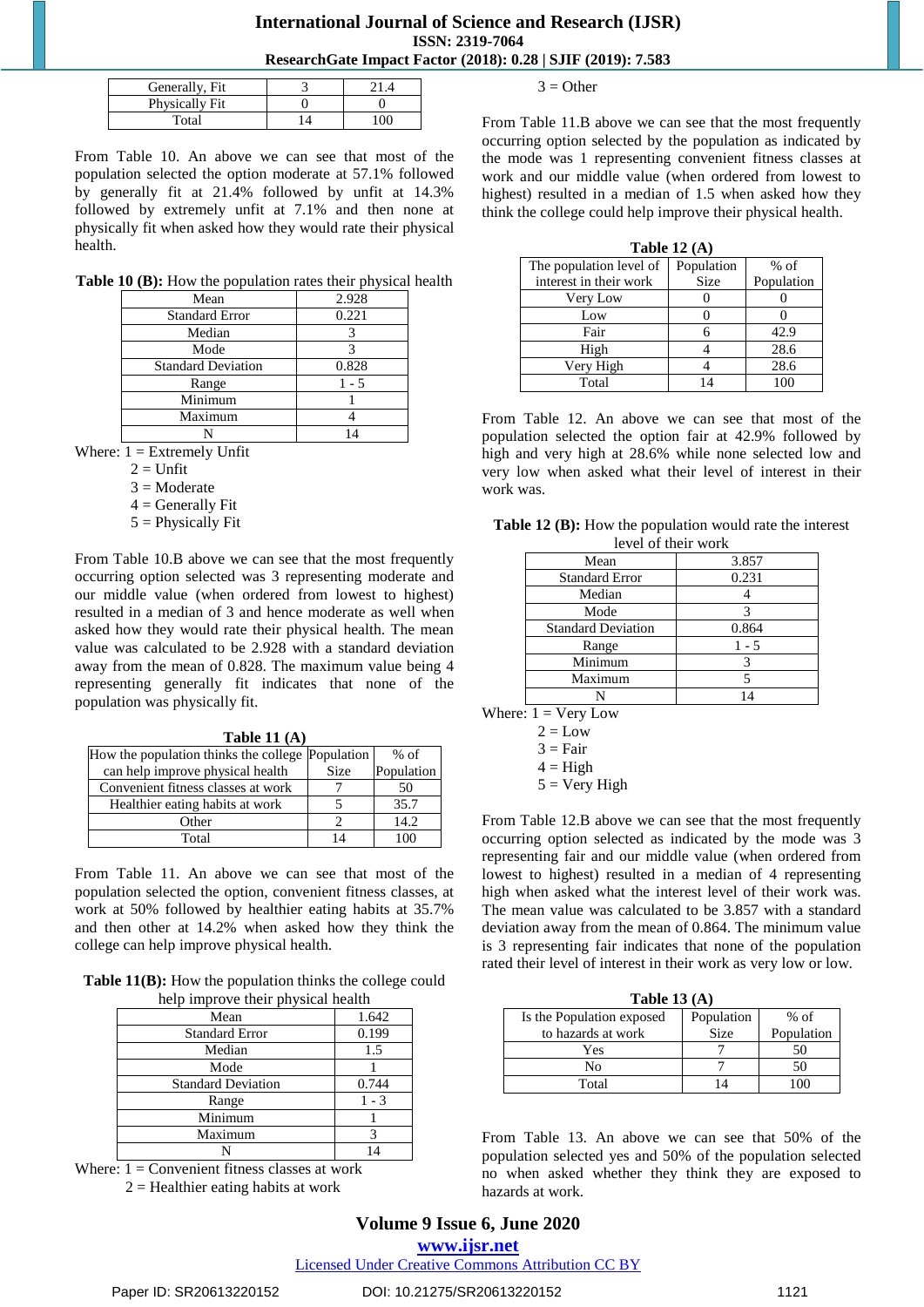**Table 13 (B):** Does the population think they are exposed to hazards

| nazarus                   |         |
|---------------------------|---------|
| Mean                      | 1.5     |
| <b>Standard Error</b>     | 0.138   |
| Median                    | 1.5     |
| Mode                      |         |
| <b>Standard Deviation</b> | 0.518   |
| Range                     | $1 - 2$ |
| Minimum                   |         |
| Maximum                   |         |
|                           |         |
| v 7                       |         |

Where:  $1 = Yes$  $2 = No$ 

From Table 13.B above the most frequently occurring option as selected by the population indicated by the mode was 1 representing yes and our middle value (when ordered from lowest to highest) resulted in a median of 1.5. The mean value was calculated to be 1.5 with a standard deviation away from the mean of 0.518.

| Table 14 $(A)$                                                                                        |                           |                      |  |  |
|-------------------------------------------------------------------------------------------------------|---------------------------|----------------------|--|--|
| Does the population think there is a<br>lack of systems at work to deal with<br>unacceptable behavior | Population<br><b>Size</b> | $%$ of<br>Population |  |  |
| Yes                                                                                                   | 10                        | 71.4                 |  |  |
| No                                                                                                    |                           | 28.6                 |  |  |
| Total                                                                                                 |                           |                      |  |  |

From Table 14. An above we can see that the population selected yes at 71.4% followed by no at 28.6% when asked if they think there is a lack of systems at work to deal with unacceptable behavior.

**Table 14 (B):** Does the population think there is a lack of systems in the workplace available to report and deal with unacceptable behaviour

| ----------------          |         |
|---------------------------|---------|
| Mean                      | 1.285   |
| <b>Standard Error</b>     | 0.125   |
| Median                    |         |
| Mode                      |         |
| <b>Standard Deviation</b> | 0.468   |
| Range                     | $1 - 2$ |
| Minimum                   |         |
| Maximum                   |         |
|                           |         |

Where:  $1 = Yes$ 

 $2 = No$ 

From Table 14.B above we can see that most of the population as indicated by the mode selected 1 representing yes and our middle value (when ordered from lowest to highest) resulted in a median of 1 and hence also yes when asked if they think there is a lack of systems in the workplace available to report and deal with unacceptable behavior. The mean value was calculated to be 1.285 with a standard deviation away from the mean of 0.468.

## **4. Conclusion**

The study concludes that employees are involved in the marginaldiscussion of safety management system policies in the workplace. It is important to note that workers are policy implementers and implementation cannot be complete without the full knowledge of the policies to be implemented.

Therefore, management should look into the ways of addressing the issue at the institution, so that implementation of such Safety Management System policies is made possible. Research has shown that workplace safety and health leads to motivation and job satisfaction. When employees are fully involved in discussing policies of the Safety Management System (SMS), employees are also motivated to carry out policy implementation which will positively, lead to job satisfaction and workers'wellbeing. .

## **5. Recommendations**

The researchers believed the organization should run short programs on Safety Management System (SMS) in the workplace. Management should give this priority but it must be supplemented with Health Promotion programs that will positively impact employees' health, increase productivity and well-being.

## **References**

- [1] Alli, B. O. Fundamental principles of occupational health and safety. International Labour Office - Geneva ILO, 2008.International Labour Organization (ILO) Workplace Wellbeing 2009.
- [2] Stress: Canadian Mental Health Association. 2018
- [3] ILO. (International Labour Organization Office). 1986. Psychosocial factors at work. Recognition and control. Report of the Joint ILO/WHO Committee on Occupational Health Ninth Session. Geneva 18-24 September 1984. Occupational Safety and Health Series No. 56 (Geneva).
- [4] (ILO) definition of Stress. Adapted and modified from Kompier and Marcelissen (1990) Referenced in Eurofound 2012. Health and wellbeing at work. A report based on the fifth European Working Conditions Survey. Dublin. Publications Office of the European Union.
- [5] Anthony, V., Mark, P., Mitchael, B., & Ajay, D. (2007). A data-based evaluation of the relationship between occupational safety and operating performance: Journal of SH&E Research. Spring, 4(1).
- [6] Robbens, A. (1972). Safety and Health at Work, (Report of the Committee 1970-1972). London: HMSO.
- [7] Garcia-Herrero, S. (2012). "Working conditions, Psychological, physical symptoms, and occupational accidents." Bayesian network models, safety science. 50(9), 1760-1774.
- [8] Hackett, J. (2009) "Leadership in Health and Safety The Essential Role of the Board." Accessed September 25, 2014, http;//www.hse.gov.uk/aboutus/speechs/transcrips/Hack ett.I80309.htm
- [9] Health and Safety Executive. (2004). The Development of Case Studies that Demonstrate The Business Benefits of Effective Management of Occupational Health and Safety. Accessed September 25, 2014. http://www hse.gov.uk/research/rrpd/rr249.pdf

# **Volume 9 Issue 6, June 2020**

**www.ijsr.net**